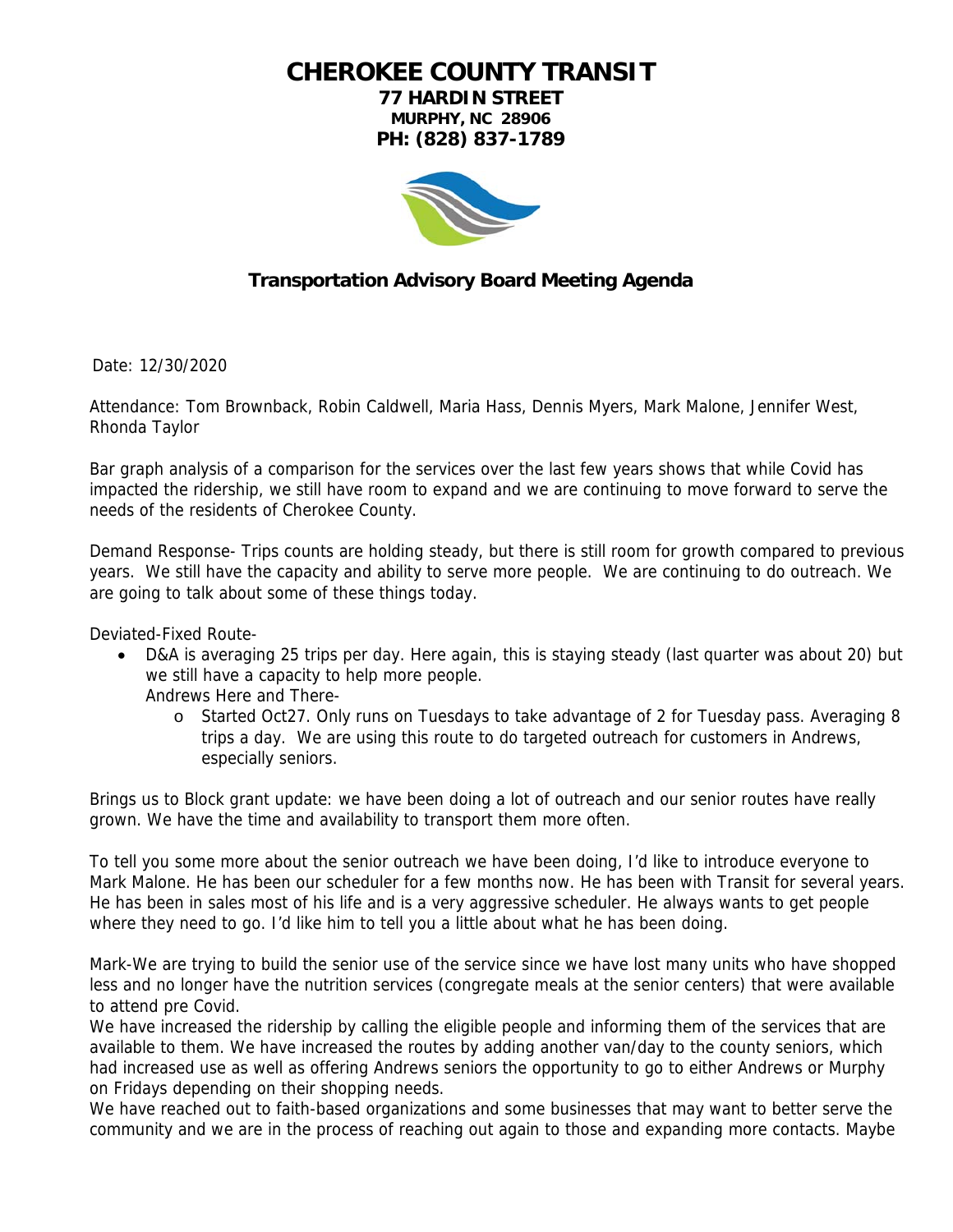by offering a promotion such as free coffee or a bagel might be helpful to encourage people to visit their establishments.

We would like to get a list of seniors in the county that we could be able to contact to let them know what we have to offer.

Jennifer-Thank you, Mark. I really think we are on track for a lot growth with the senior community.

Previously we have had 700-800 senior units per month plummeted whit the entrance of Covid. During the last month we have begun to see the units going back up through adding the routes and outreach. The month of December, even with the holidays and weather days has brought 553 units with two more days to add before the end of the month.

## **Grant Updates**

## **HCCBG** –

Home Community Care Block Grant- Andrews- SR route has had a re-emergence. We have three to four passengers that now ride consistently. Averaging two days a week. We can utilize the operator/ vehicle for the Here and There one of those days to reduce the operating costs.

ROAP– Rural Operating Assistance Program- We didn't receive this grant from the state this year. The state thought counties had enough money from our CARES funds to support our expenses. However, they have had us to continue to track the trips that we normally would have performed with ROAP funds. They are going to use this data to support the return of the Grant for 2022. As of yesterday, we would have performed approximately 800 trips with the ROAP funds if we had it. The expenses from those trips and the local match ROAP provides would equate to about 1/3 of the usual grant amount. (HALF WAY THROUGH THE YEAR)

This will show the state there is still the need to get the elderly, disabled, working families, and the general public transportation in Cherokee County.

**CARES NCDOT and Area Agency on Aging**- NCDOT CARES is supporting the expenses that ROAP would have covered. We also can use it for COVID related needs. Like our barriers in the vehicles or cleaning supplies and PPE. We received our CARES reimbursement from AAA that also helped pay for those barriers.

**5310 Seniors and Individuals with Disabilities- Operating Grant:** Operating expenses of trips for those 65 or older and the disabled. Right now, we have expended approximately 40% of the grant.

**Combined Capital Grant**- For FY21, we have a couple of different options on what we can order for replacement vehicles. We are eligible to retire one of our raised roof wheel chair vans this year. Normally that would mean we would replace it with the exact same thing. However, there is no current NCDOT contract for those vehicles. They are in the process of taking bids.

There is a smaller/mini-van type wheel chair van on the state contract which we could buy as a replacement. It is similar to the size of the transit connect vehicles. It would hold a total possibly two passengers if we were social distancing or up to five without social distancing. Pros would be that it is smaller and could help us with the terrain of the county…. There is some more paperwork involved since it is not a DOT contract (just state). It is unclear if we could upgrade its replacement back to a raised roof high-top van in the future. ......The other option is to wait until the contract for the raised roof van gets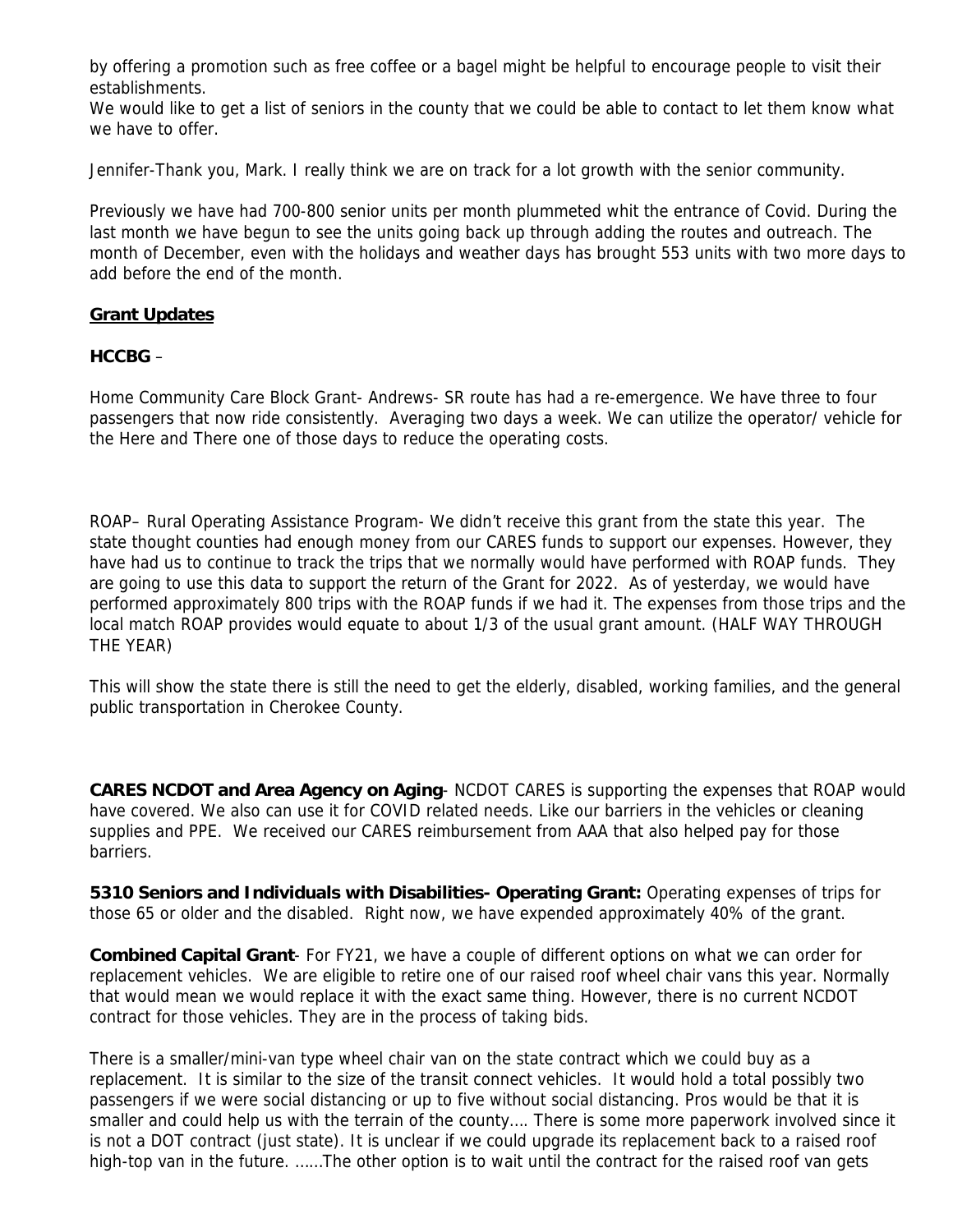renewed, but that will entail additional paperwork because we won't receive the vehicle in time to use FY21 funds. We would have to get an extension from the state.

**Medicaid Managed Care NEMT Agreements:** We have two brokers that want to contract with us for the Medicaid transformation- Logisticare and One Call. They have been through various versions of their agreements and Providers manuals trying to find terms that work for their clients, the state, and the transportation providers. They pay in buckets…. more difficult to determine profit/loss.

It is an ongoing process I am working with the county on…. Their form of billing is something completely new to our agency.

**VTCLI Veteran's Grant**- Our Scheduling and Reporting software is supposed to be able to "talk "to the new Medicaid brokers billing software.

**5311 Community Transportation Program (CTP) – Admin:** Reimbursements for Admin expenses. ---- NO NEW UPDATES--------

Tom from NCWorks gave us an update that while they are maintaining the usual employment assistance, they are serving by appointment only. They are still doing outreach through their website and their Facebook; most people want the in-person assistance instead of virtual but he would be more than happy to promote transit with what was available to him.

Robin said that she has had the best results working through WKRK, advertising through this outlet would be good given the demographics we are trying to reach, it is the perfect platform since many of our seniors use it for information and entertainment. Robin suggested speaking to Tim Radford about the possibility of doing talk segment/show to promote the services we provide to the residents since he is very good to work with on interests of public service.

Robin also suggested speaking to Alan with the Truett Association.

Jennifer stated that we have had a good relationship with Murphy First Baptist in the past and plan to follow up with them and others. Also, transportation should be included in the second round of COVID vaccines.

Robin said that she is also encouraging everyone to take the Covid vaccine as it becomes available to them.

Dennis said that IOI is rocking along, still not cleared to have everyone back but they are hopeful that with the vaccine that they will be able to get more people in. Currently group homes are prohibited to attend but the state is working on things and hopefully the vaccine will allow them a safe return to work.

Robin issued a thank you to everyone for everything that was being done during the Covid pandemic.

Dennis, Maria and Jennifer, added thanks for everyone who was on the frontlines keeping everything moving as much as possible during this trying time.